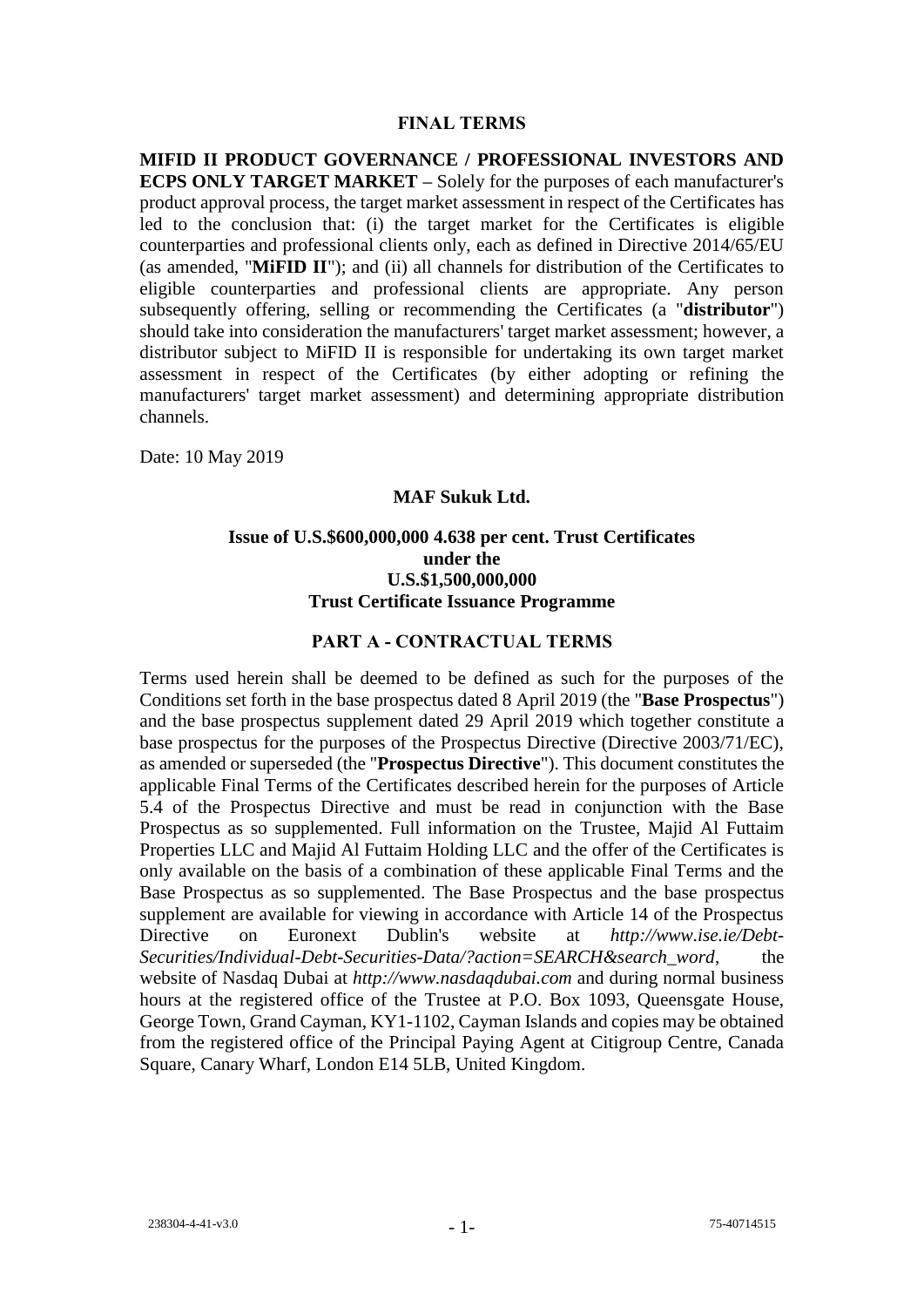| 1.  | (a)                                                                                                            | <b>Issuer and Trustee:</b>                                    | MAF Sukuk Ltd.                                                                     |
|-----|----------------------------------------------------------------------------------------------------------------|---------------------------------------------------------------|------------------------------------------------------------------------------------|
|     | (b)<br>(LEI):                                                                                                  | <b>Issuer</b><br>and<br><b>Legal Entity Identifier Number</b> | Trustee 549300IS9H0W5N2N4K34                                                       |
| 2.  | (a)                                                                                                            | Services Agent:                                               | Majid Al Futtaim Properties LLC ("Majid Al<br><b>Futtaim Properties")</b>          |
|     | (b)                                                                                                            | Guarantor:                                                    | Majid Al Futtaim Holding LLC                                                       |
| 3.  | (a)                                                                                                            | Series Number:                                                | 3                                                                                  |
|     | (b)                                                                                                            | Tranche                                                       | $\mathbf{1}$                                                                       |
| 4.  |                                                                                                                | <b>Specified Currency:</b>                                    | $U.S.\$                                                                            |
| 5.  | <b>Aggregate Face Amount:</b>                                                                                  |                                                               |                                                                                    |
|     | (a)                                                                                                            | Series:                                                       | U.S.\$600,000,000                                                                  |
|     | (b)                                                                                                            | Tranche:                                                      | U.S.\$600,000,000                                                                  |
| 6.  | <b>Issue Price:</b>                                                                                            |                                                               | 100 per cent. of the Aggregate Face Amount                                         |
| 7.  | (a)                                                                                                            | Specified<br>Denominations:                                   | $U.S.\$200,000$ and integral<br>multiples<br>of<br>U.S.\$1,000 in excess thereof   |
|     | (b)                                                                                                            | <b>Calculation Amount:</b>                                    | U.S.\$1,000                                                                        |
| 8.  | (a)                                                                                                            | <b>Issue Date:</b>                                            | 14 May 2019                                                                        |
|     | (b)                                                                                                            | <b>Return Accrual</b><br><b>Commencement Date:</b>            | <b>Issue Date</b>                                                                  |
| 9.  |                                                                                                                | <b>Scheduled Dissolution Date:</b>                            | 14 May 2029                                                                        |
| 10. | Basis:                                                                                                         |                                                               | Periodic Distribution Amount 4.638 per cent. Fixed Periodic Distribution<br>Amount |
| 11. | <b>Dissolution Basis:</b>                                                                                      |                                                               | Dissolution at par                                                                 |
| 12. | Change<br>of<br><b>Distribution Basis:</b>                                                                     |                                                               | Periodic Not Applicable                                                            |
| 13. | Put/Call Options:                                                                                              |                                                               | <b>Change of Control Put Option</b>                                                |
| 14. | Date of Trustee Board approval 5 April 2019<br>issuance<br>of<br><b>Trust</b><br>for<br>Certificates obtained: |                                                               |                                                                                    |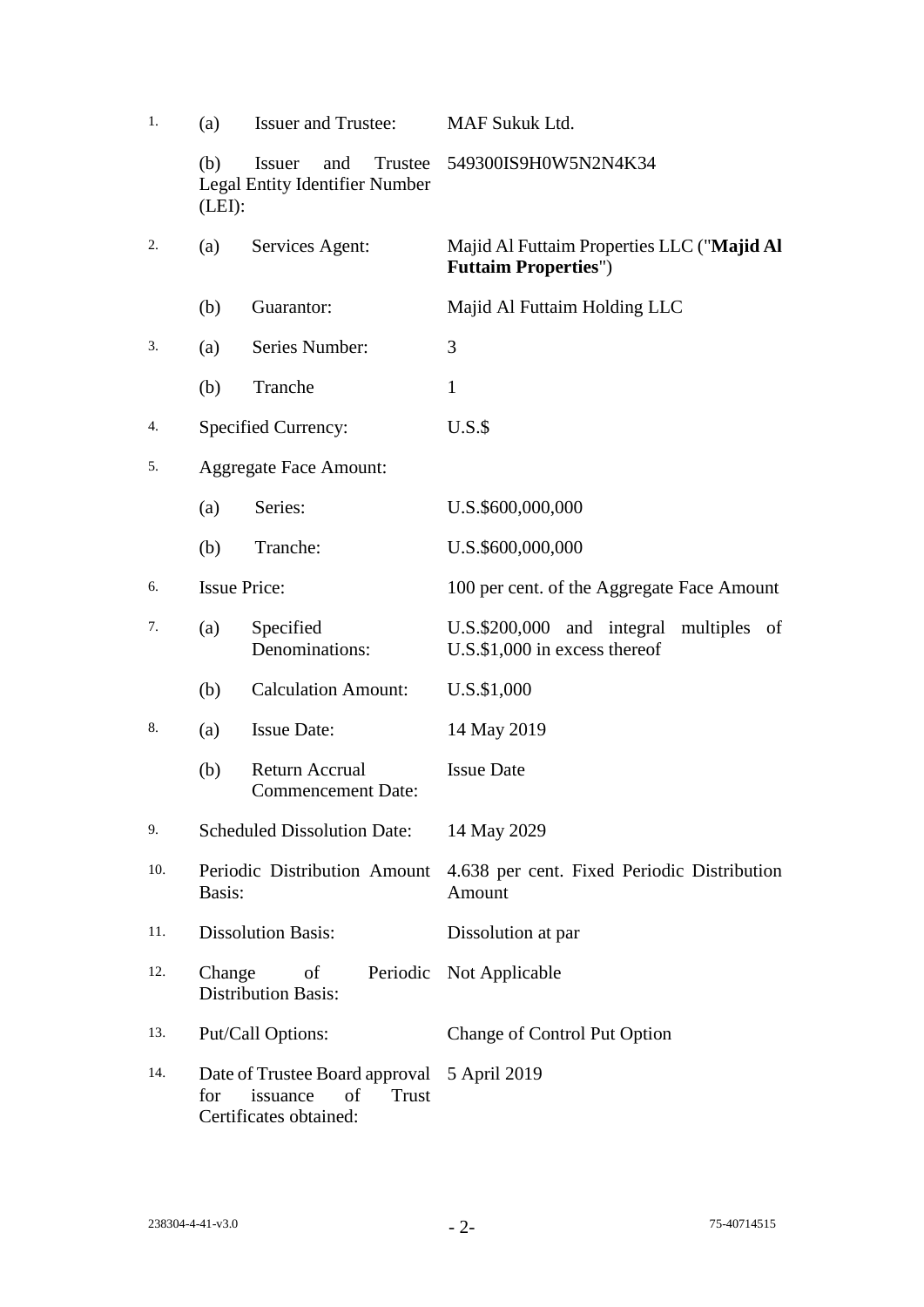| 15. | Fixed<br>Provisions:     | Distribution<br>Periodic                                    | Applicable                                                                                                                                  |
|-----|--------------------------|-------------------------------------------------------------|---------------------------------------------------------------------------------------------------------------------------------------------|
|     | (a)                      | Rates:                                                      | 4.638 per cent. per annum payable semi-<br>annually in arrear                                                                               |
|     | (b)                      | Distribution<br>Periodic<br>$Date(s)$ :                     | 14 May and 14 November in each year up to<br>and including the Scheduled Dissolution<br>Date commencing on 14 November 2019                 |
|     | (c)                      | Fixed Amount(s):                                            | U.S.\$23.19 per Calculation Amount                                                                                                          |
|     | (d)                      | Broken Amount(s):                                           | Not Applicable                                                                                                                              |
|     | (e)                      | Day Count Fraction:                                         | 30/360                                                                                                                                      |
|     | (f)                      | Determination Date(s):                                      | Not Applicable                                                                                                                              |
| 16. | Provisions:              | Floating Periodic Distribution                              | Not Applicable                                                                                                                              |
| 17. |                          | <b>Optional Dissolution (Call):</b>                         | Not Applicable                                                                                                                              |
| 18. |                          | Certificateholder Put Option:                               | Not Applicable                                                                                                                              |
| 19. |                          | Change of Control Put Option:                               | Applicable                                                                                                                                  |
|     | (a)                      | Change<br>of<br>Control<br><b>Dissolution Amount:</b>       | U.S.\$1,000 per Calculation Amount                                                                                                          |
| 20. |                          | <b>Final Dissolution Amount:</b>                            | U.S.\$1,000 per Calculation Amount                                                                                                          |
| 21. | Early<br>(Tax):          |                                                             | Dissolution Amount U.S.\$1,000 per Calculation Amount                                                                                       |
| 22. |                          | to Condition 14:                                            | Dissolution Amount pursuant U.S.\$1,000 per Calculation Amount                                                                              |
|     |                          |                                                             | <b>GENERAL PROVISIONS APPLICABLE TO THE CERTIFICATES</b>                                                                                    |
| 23. | Additional<br>Centre(s): | Financial London                                            |                                                                                                                                             |
| 24. |                          | Financial covenants:                                        |                                                                                                                                             |
|     | (a)                      | <b>Total Net Indebtedness</b><br>to Total Equity Ratio:     | Does not exceed 1:1, as set out in clause<br>4.14(b) of the Master Trust Deed                                                               |
|     | (b)                      | <b>EBITDA</b><br>Net<br>to<br><b>Finance Costs Ratio:</b>   | Not less than 1.5:1, as set out in clause<br>4.14(b) of the Master Trust Deed                                                               |
|     | (c)                      | <b>Secured Assets to Total</b><br><b>Assets Percentage:</b> | Not to exceed an amount equal to 49 per cent.<br>of the Total Assets of the Group, as set out in<br>clause 4.14(b) of the Master Trust Deed |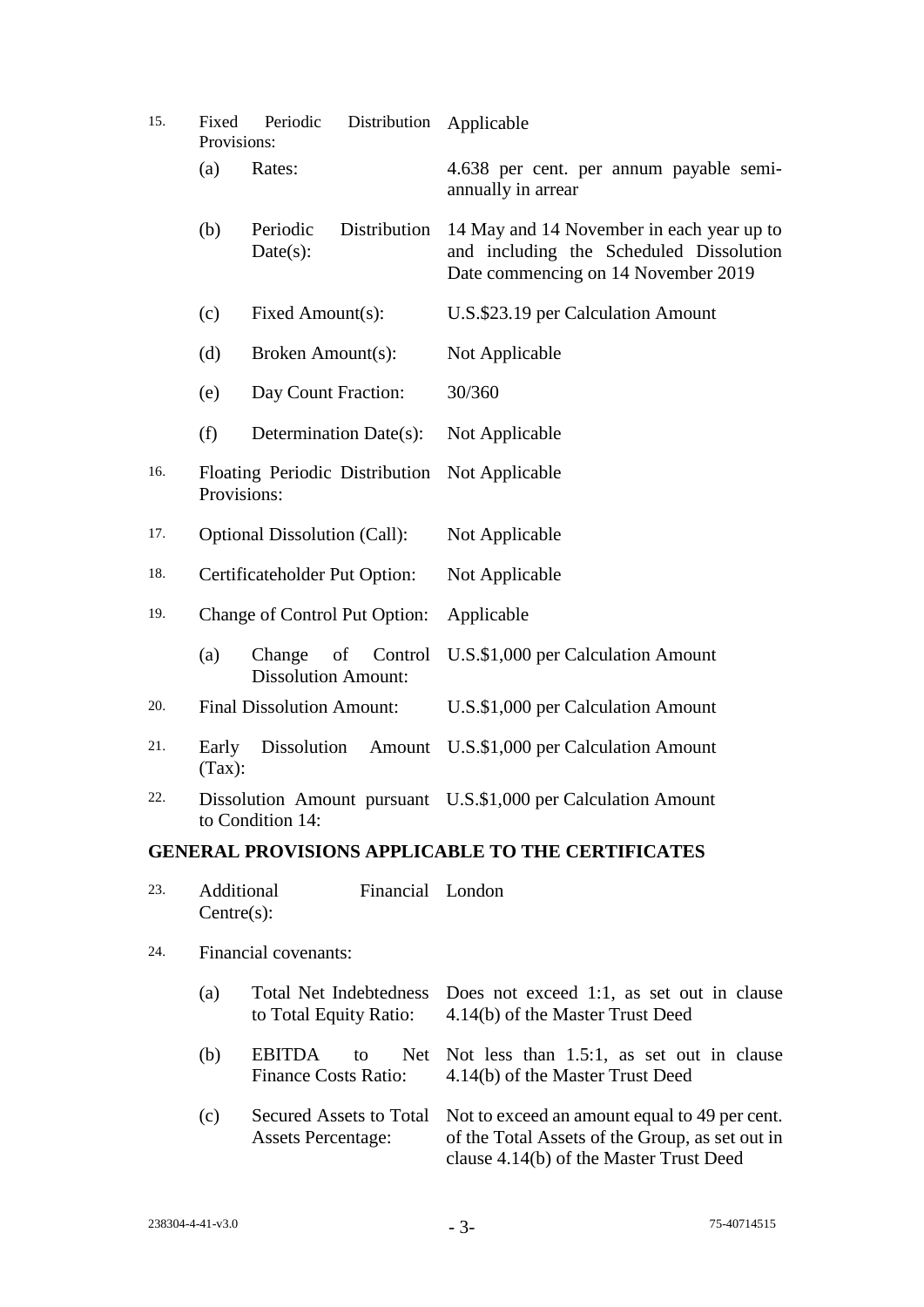# **PROVISIONS IN RESPECT OF THE TRUST ASSETS**

| 25. | Wakala Portfolio on the Issue<br>Date: |                                                                    |                                                                                                                                                                                   |
|-----|----------------------------------------|--------------------------------------------------------------------|-----------------------------------------------------------------------------------------------------------------------------------------------------------------------------------|
|     | (a)                                    | Tangible<br>Percentage:                                            | Asset 51.93 per cent.                                                                                                                                                             |
|     | (b)                                    | Murabaha Percentage:                                               | 48.07 per cent.                                                                                                                                                                   |
|     |                                        |                                                                    | Commodity Purchase Price under the relevant<br>Murabaha Contract: U.S.\$288,400,000                                                                                               |
| 26. | <b>Issue Date:</b>                     | Initial Asset Portfolio on the                                     | The Initial Asset Portfolio as scheduled to the<br>Supplemental Purchase Contract specified<br>below. Purchase Price in respect of Initial<br>Asset Portfolio: U.S.\$311,600,000  |
| 27. |                                        |                                                                    |                                                                                                                                                                                   |
|     | (a)<br>Price:                          | Additional Exercise Not Applicable                                 |                                                                                                                                                                                   |
|     | (b)<br>Price:                          | Commodity Purchase U.S.\$288,400,000                               |                                                                                                                                                                                   |
| 28. |                                        | <b>Trust Assets:</b>                                               | Condition 4.1 applies                                                                                                                                                             |
| 29. | Details<br>Account:                    | of<br>Transaction                                                  | MAF Sukuk Ltd. Transaction Account No:<br>10714119 with Citibank N.A., London<br>Branch for Series No.: 3                                                                         |
| 30. |                                        | Other Transaction Document<br>Information:                         |                                                                                                                                                                                   |
|     | (a)                                    | Supplemental<br>Deed:                                              | Trust Supplemental Trust Deed dated 14 May 2019<br>between MAF Sukuk Ltd., Majid Al Futtaim<br>Properties, the Guarantor and the Delegate                                         |
|     | (b)                                    | Supplemental Purchase<br>Contract:                                 | Supplemental Purchase Contract dated 14<br>May 2019 between MAF Sukuk Ltd. (as<br>Purchaser) and Majid Al Futtaim Properties<br>(as Seller)                                       |
|     | (c)                                    | Supplemental<br>Lease<br>Contract:                                 | Supplemental Lease Contract dated 14 May<br>2019 between MAF Sukuk Ltd. (as Lessor)<br>and Majid Al Futtaim Properties (as Lessee)                                                |
|     | (d)                                    | Purchase<br>Order<br>and<br>Letters of Offer<br>and<br>Acceptance: | Purchase Order dated 14 May 2019 from<br>Majid Al Futtaim Properties (as "Buyer") to<br>MAF Sukuk Ltd. (as "Seller"), Letter of Offer<br>dated 14 May 2019 from the Seller to the |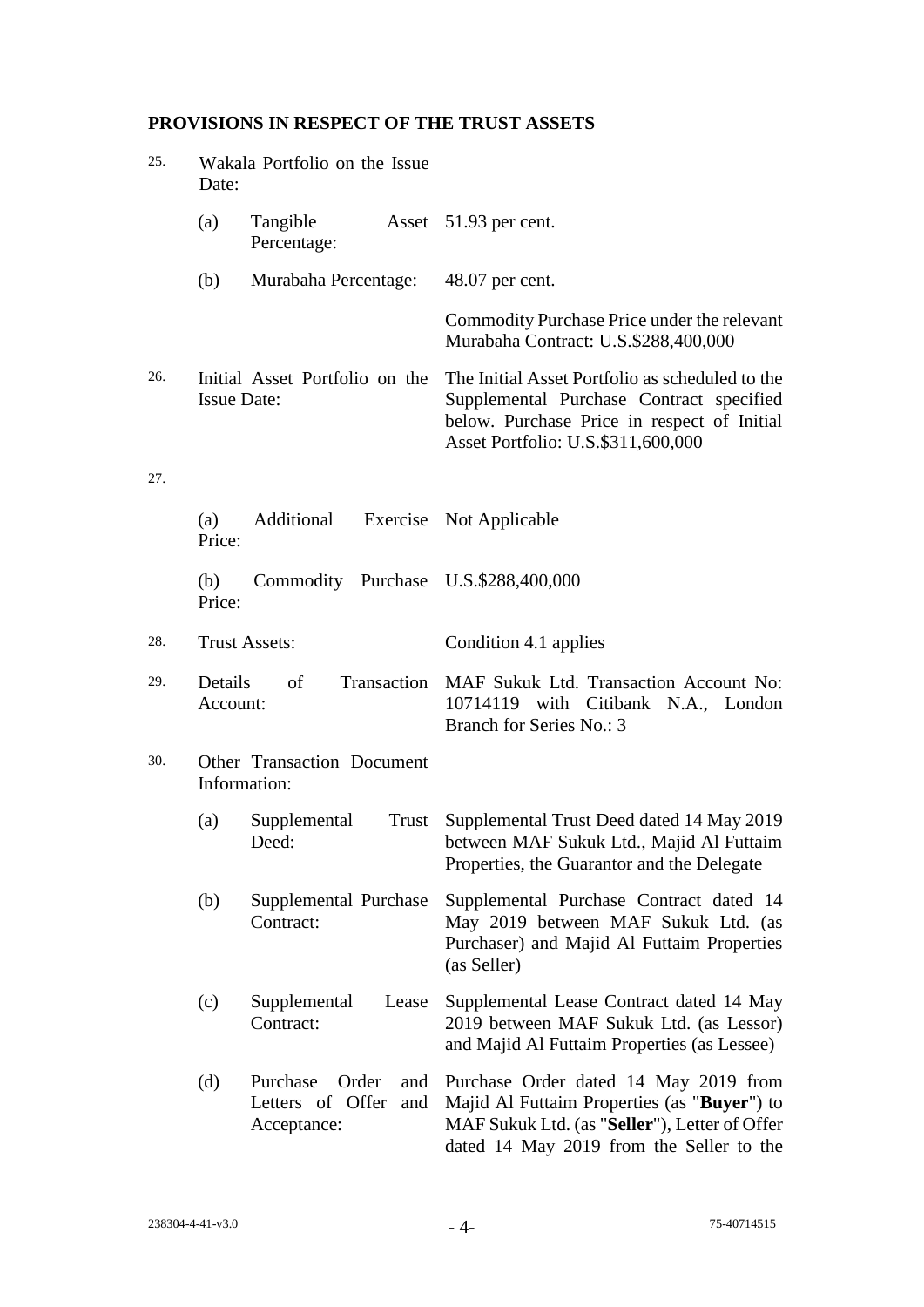Buyer and Letter of Acceptance dated 14 May 2019 from the Buyer to the Seller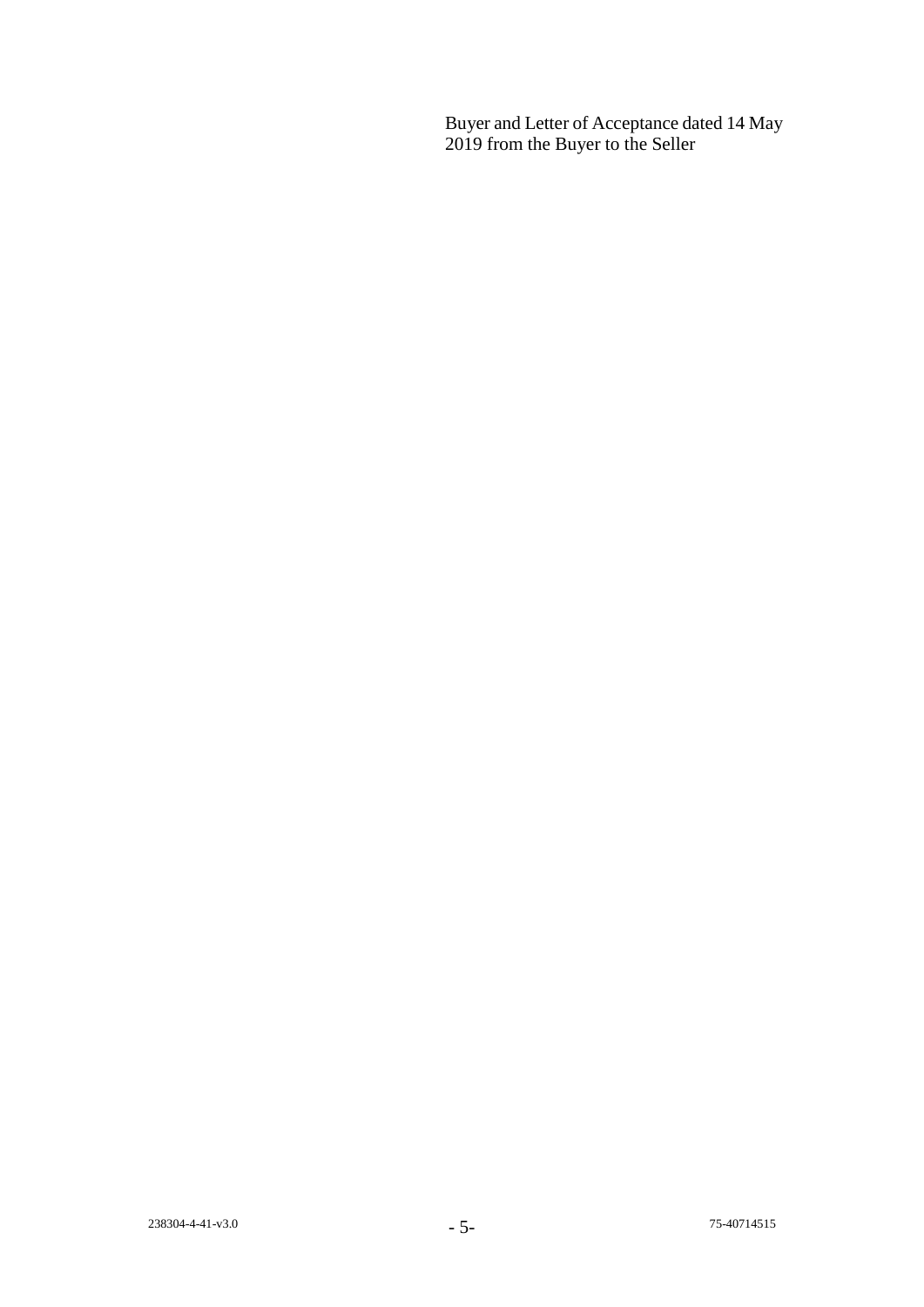**SIGNED** on behalf of

MAF SUKUK LTD.

| $\mathbf{B}v$ : | <b>Sedef Kufrevi</b> |
|-----------------|----------------------|
|                 | Duly authorised      |
|                 |                      |

Duly authorised

**SIGNED** on behalf of

# **MAJID AL FUTTAIM HOLDING** LLC:

## **MAJID AL FUTTAIM** PROPERTIES LLC:

| Duly authorised | Duly authorised |
|-----------------|-----------------|
|                 |                 |
|                 |                 |

Duly authorised

Duly authorised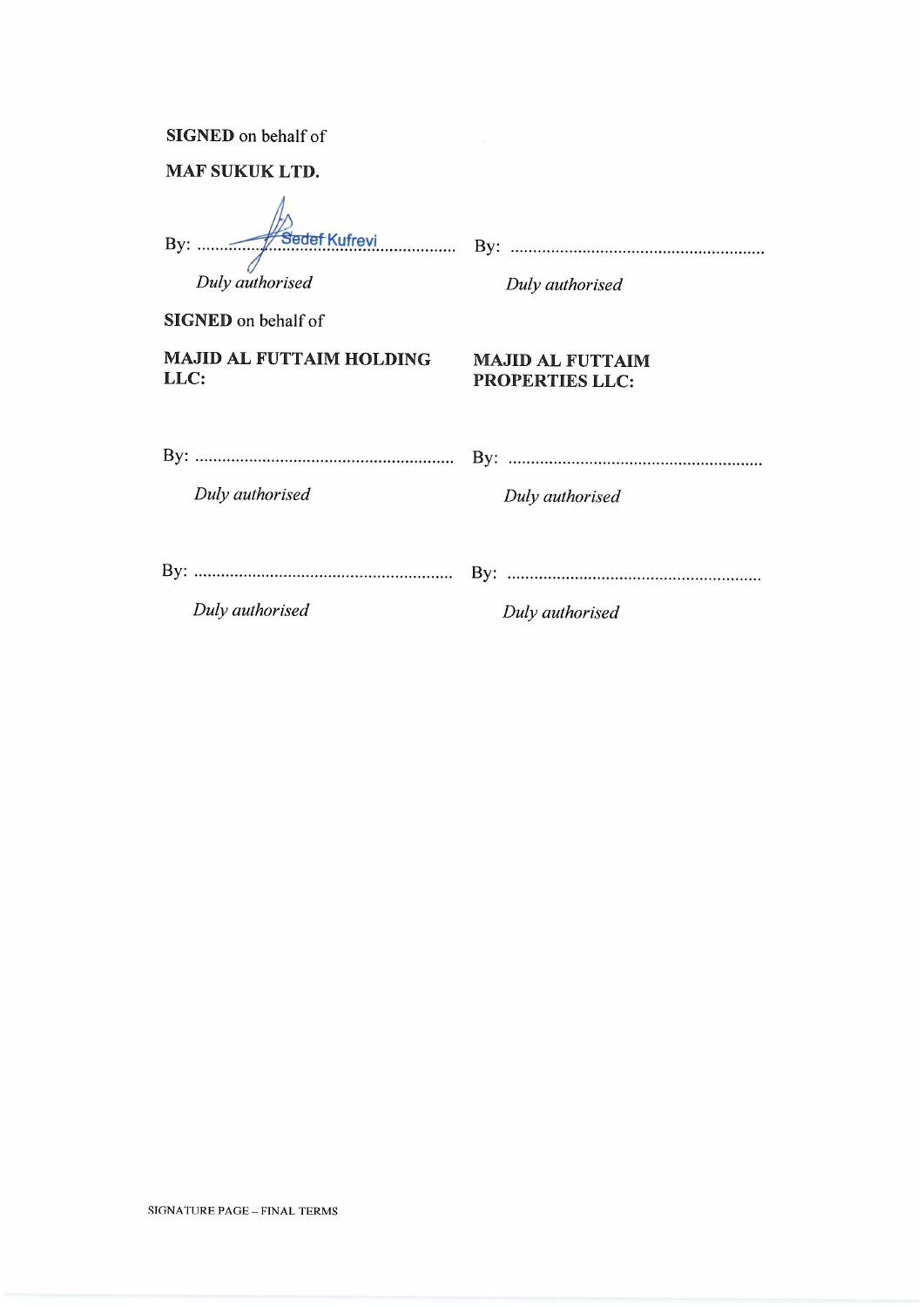SIGNED on behalf of

MAF SUKUK LTD.

| By:  |                                                                                    | By:                                                                                 |
|------|------------------------------------------------------------------------------------|-------------------------------------------------------------------------------------|
|      | Duly authorised                                                                    | Duly authorised                                                                     |
|      | <b>SIGNED</b> on behalf of                                                         |                                                                                     |
| LLC: | <b>MAJID AL FUTTAIM HOLDING</b><br><b>Roudayna Esber</b><br><b>General Counset</b> | <b>MAJID AL FUTTAIM</b><br>PROPERTIES LLC: Roudayna Esber<br><b>General Counset</b> |
| By:  | $\overline{\mathbf{By:}}$<br>Duly authorised                                       |                                                                                     |
| By:  | rimati Damal<br>Duly authqu<br>nancial Officer<br>Date:                            | Duly authorised<br>By:<br>Shrimati Damal<br>Duly aut<br>nancial Officer<br>Date:    |

SIGNATURE PAGE - FINAL TERMS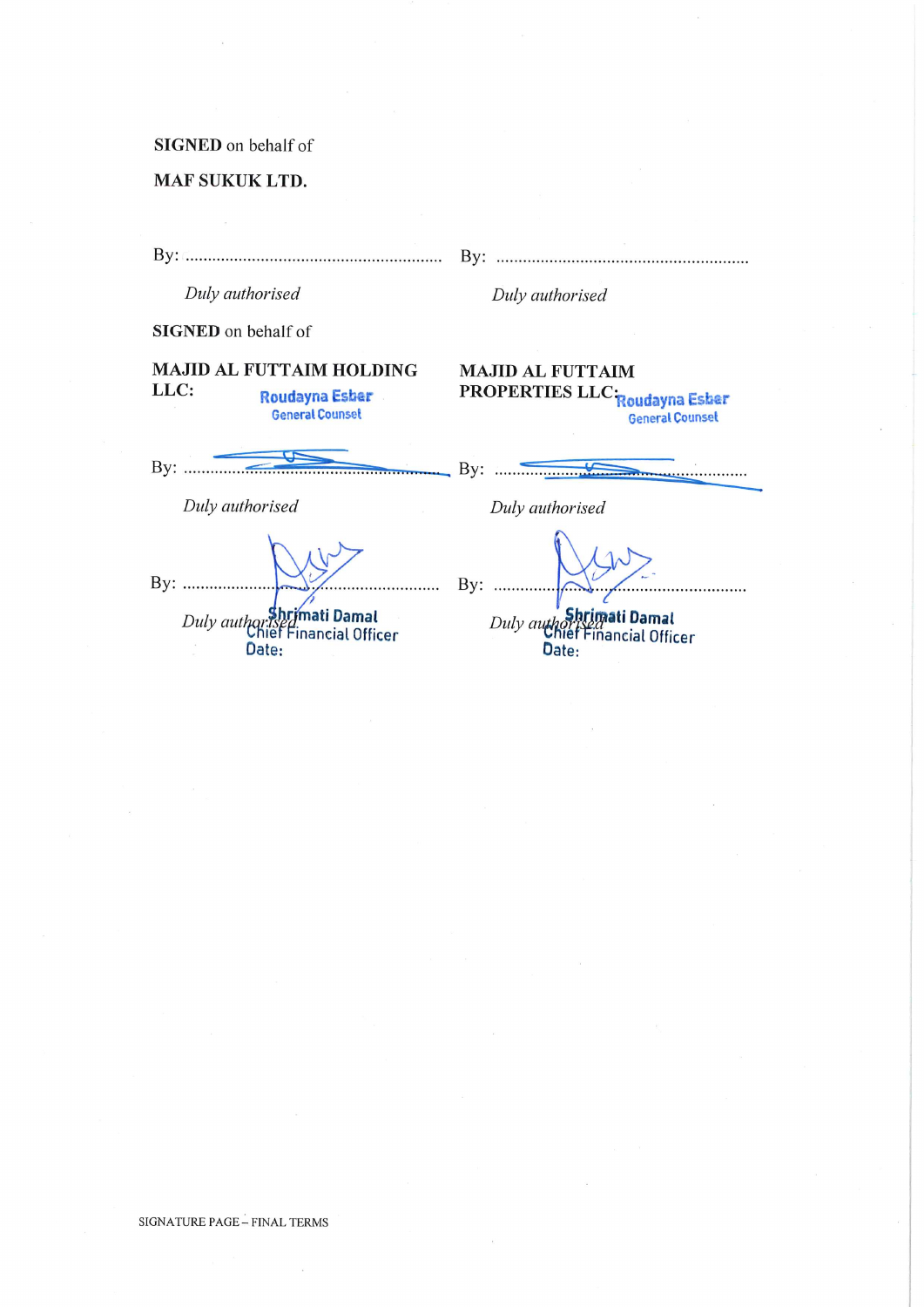# **PART B - OTHER INFORMATION**

#### 1. **LISTING AND ADMISSION TO TRADING**

(i) Listing and admission to trading: Application is expected to be made by the Trustee (or on its behalf) for the Certificates to be admitted to trading on Euronext Dublin's regulated market or Nasdaq Dubai and, if relevant, admission to the Official List of Euronext Dublin or the Official List maintained by the Dubai Financial Services Authority) with effect from 14 May 2019.

> The listing of the Certificates on Nasdaq Dubai has not been approved by the Central Bank of Ireland under the Prospectus Directive.

(ii) Estimate of total EUR1,000 in relation to the listing and expenses related to trading of the Certificates on Euronext admission to trading: Dublin.

> U.S.\$2,000 in relation to the listing and trading of the Certificates on Nasdaq Dubai.

#### 2. **RATINGS**

Ratings: The Certificates to be issued are expected to be rated BBB by Fitch.

> The Certificates to be issued are expected to be rated BBB by S&P.

> Standard & Poor's Credit Market Services France SAS is established in the European Union and is registered under Regulation (EC) No. 1060/2009 (as amended).

> Fitch Ratings Limited is established in the European Union and is registered under Regulation (EC) No. 1060/2009 (as amended).

# 3. **INTERESTS OF NATURAL AND LEGAL PERSONS INVOLVED IN THE ISSUE**

Save for any fees payable to the Managers, so far as each of the Trustee, Majid Al Futtaim Properties and the Guarantor is aware, no person involved in the issue of the Certificates has an interest material to the offer. The Manager and their affiliates have engaged, and may in the future engage, in investment banking and/or commercial banking transactions with, and may